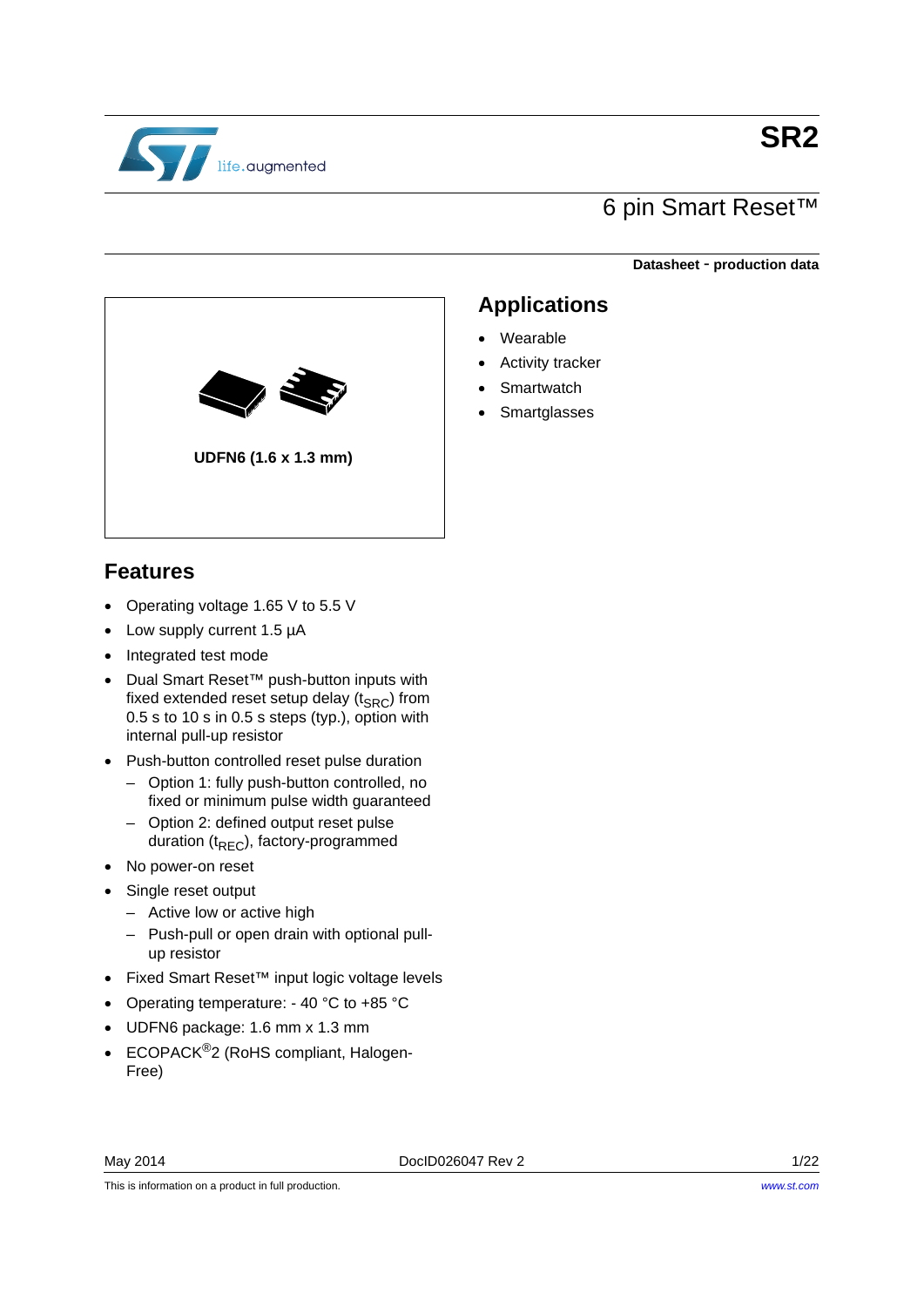# **Contents**

| 1                       |     |                                       |  |  |  |  |
|-------------------------|-----|---------------------------------------|--|--|--|--|
|                         | 1.1 |                                       |  |  |  |  |
| $\overline{2}$          |     |                                       |  |  |  |  |
|                         | 2.1 |                                       |  |  |  |  |
|                         | 2.2 |                                       |  |  |  |  |
|                         | 2.3 |                                       |  |  |  |  |
|                         | 2.4 |                                       |  |  |  |  |
|                         | 2.5 |                                       |  |  |  |  |
| 3                       |     |                                       |  |  |  |  |
| $\overline{\mathbf{4}}$ |     |                                       |  |  |  |  |
| 5                       |     | Typical operating characteristics  11 |  |  |  |  |
| 6                       |     |                                       |  |  |  |  |
| $\overline{7}$          |     |                                       |  |  |  |  |
| 8                       |     |                                       |  |  |  |  |
| 9                       |     |                                       |  |  |  |  |
| 10                      |     |                                       |  |  |  |  |
| 11                      |     |                                       |  |  |  |  |



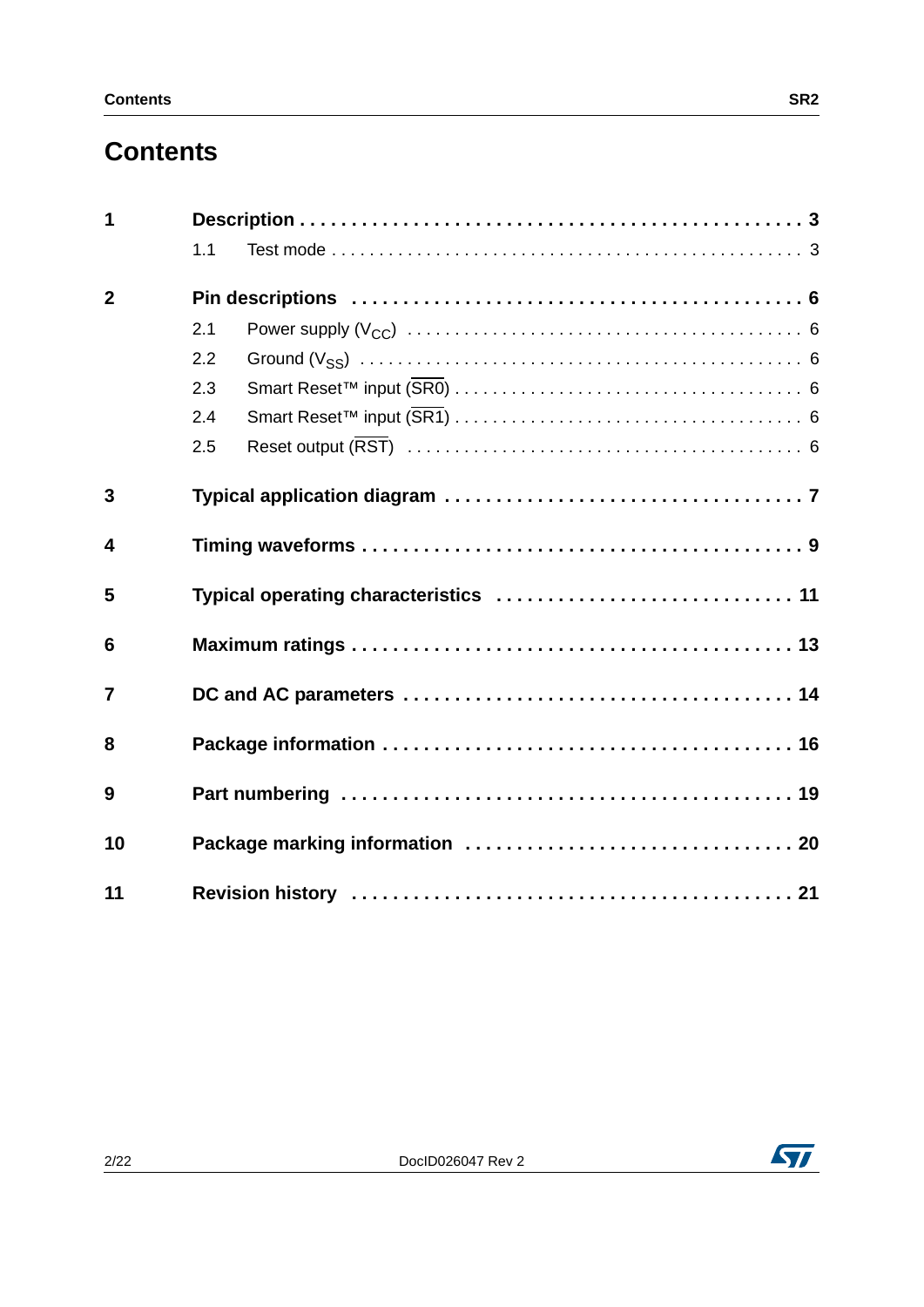### <span id="page-2-0"></span>**1 Description**

The Smart Reset™ devices provide a useful feature that ensures inadvertent short reset push-button closures do not cause system resets. This is done by implementing extended Smart Reset<sup>™</sup> input delay time ( $t_{SRC}$ ) and combined push-button inputs, which together ensures a safe reset and eliminates the need for a specific dedicated reset button.

This reset configuration provides versatility and allows the application to distinguish between a software generated interrupt and a hard system reset. When the input pushbutton are connected to microcontroller interrupt inputs, and are closed for a short time, the processor can only be interrupted. If the system still does not respond properly, continuing to keep the push-button closed for the extended setup time  $t_{SRC}$  causes a hard reset of the processor through the reset output.

The SR2 has two combined delayed Smart Reset™ inputs (SR0, SR1) with preset delayed Smart Reset<sup>™</sup> setup time (t<sub>SRC</sub>). The reset output is asserted after both of the Smart Reset<sup>™</sup> inputs were held active for the selected  $t_{SRC}$  delay time. Depending on selected option the RST output remains asserted either until at least one SR input goes to inactive logic level (i.e. neither fixed nor minimum reset pulse width is set) or the output reset pulse duration is fixed for t<sub>RFC</sub> (i.e. factory-programmed). The reset output, RST, is active low or active high, push-pull or open drain with optional pull-up resistor. The device fully operates over a broad  $V_{CC}$  range 1.65 V to 5.5 V. Below 1.575 V typ. the inputs are ignored and outputs are deasserted; the deasserted reset output levels are then valid down to 1.0 V.

#### <span id="page-2-1"></span>**1.1 Test mode**

After pull of SR0 up to  $\vee_{\tau \in \text{ST}}$  or more (V<sub>CC</sub> + 1.4 V, max.) we start counting initial shorten t<sub>SRC-INI</sub> (42 ms, typ.). After t<sub>SRC-INI</sub> expires, the RST outpu<u>t eith</u>er goes down for t<sub>REC</sub> (if  $t_{REC}$  option is used) or stays low as long as overvoltage on  $\overline{SRO}$  in detected (if  $t_{REC}$  option is not used). This is a feedback and a user knows that the device is locked in the test mode. Each time both  $\overline{\text{SR}}$  inputs are connected to ground in test mode a shorten t<sub>SRC-SHORT</sub> (21) ms, typ.) is used instead of long  $t_{SRC}$  (0.5 s -10 s). Return from to normal mode is possible by a new startup of the device (i.e.  $V_{CC}$  goes to 0 V and back to its original state). In this way the device can be quickly tested without repeating test mode triggering. Advantage of this solution is pretty high glitch immunity, feedback to user about entry to the test mode and testability within full  $V_{CC}$  range.

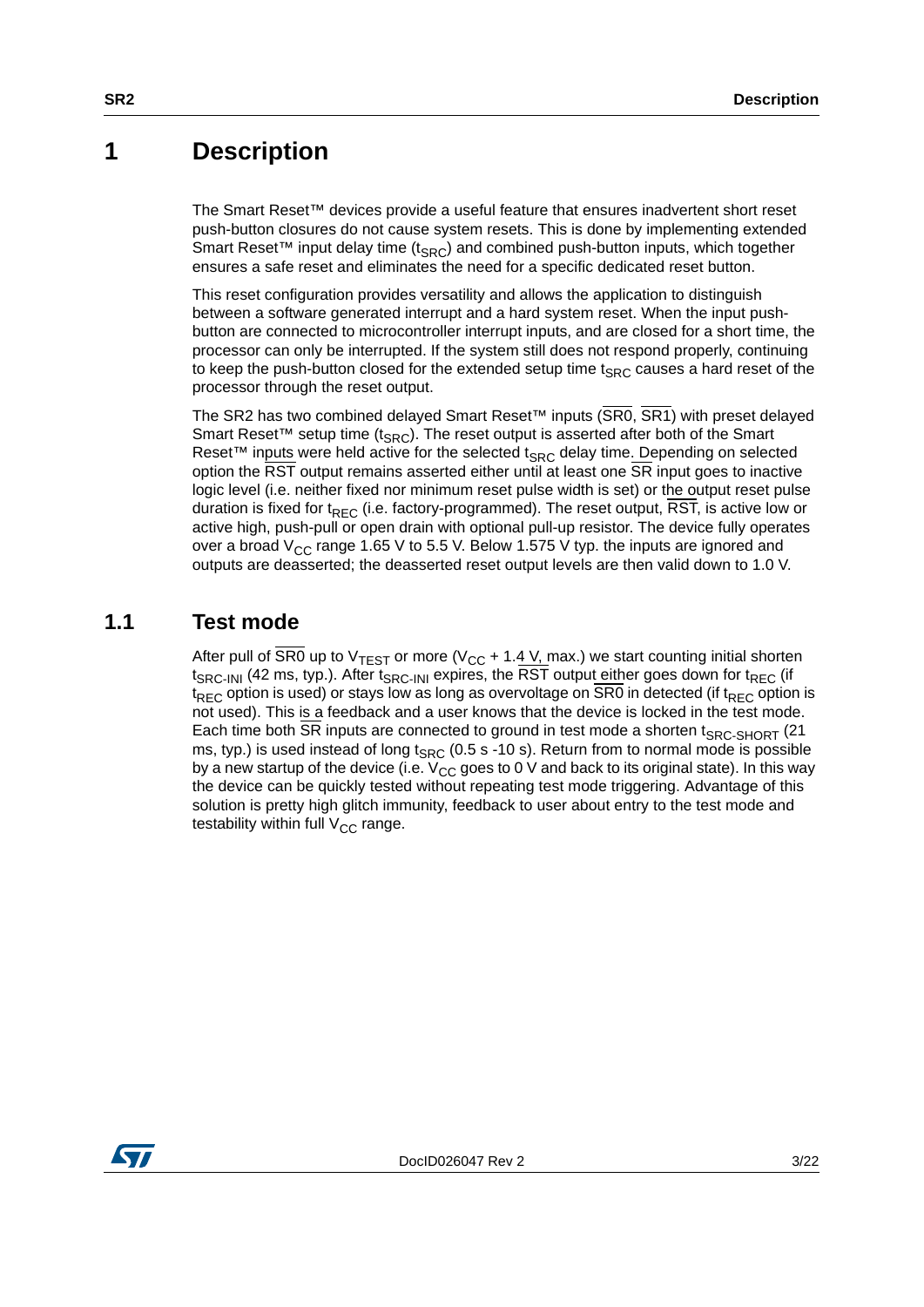

#### **Figure 2. Pin connections (top view)**

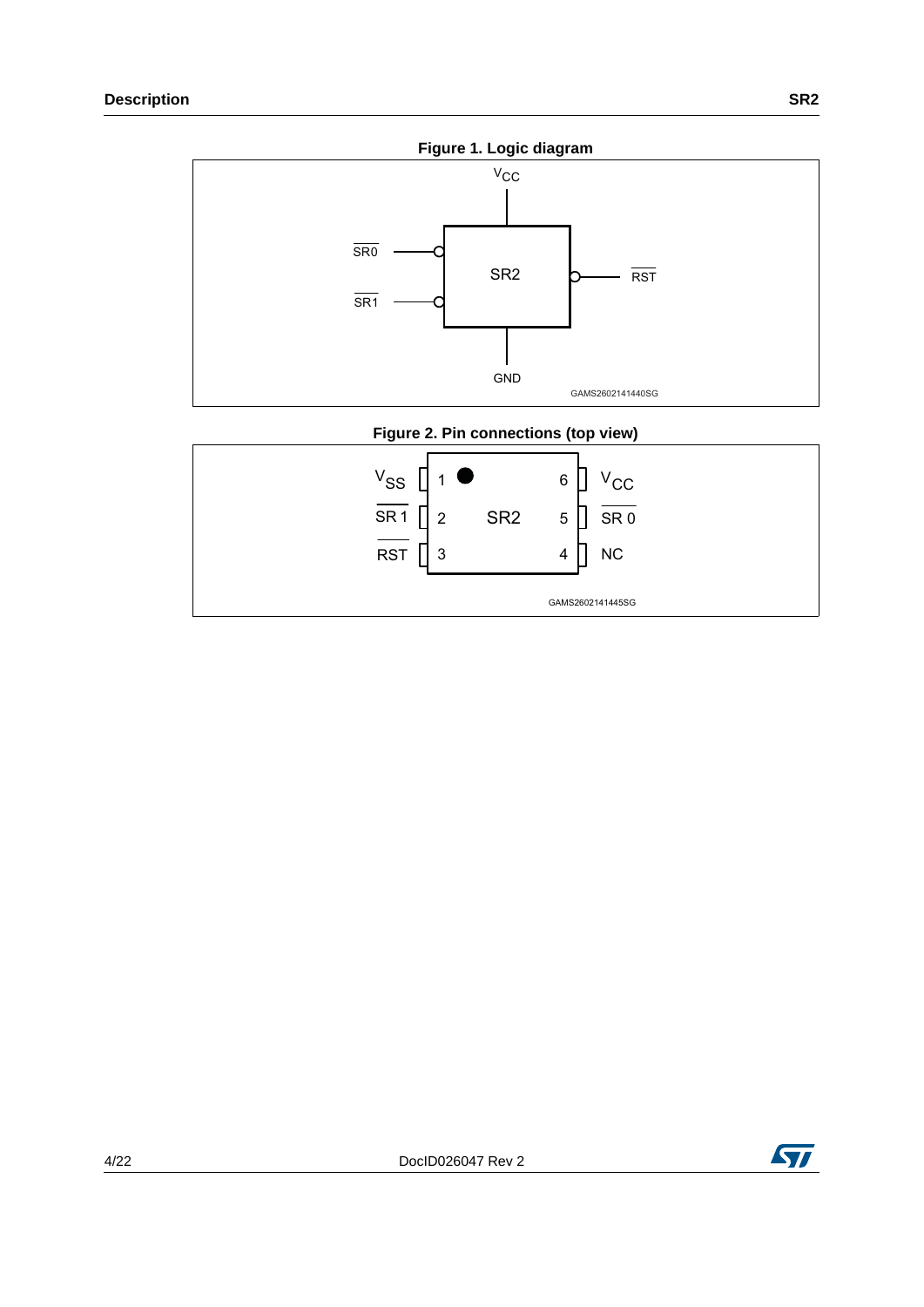|                | rapic i: Orginal hannos |                |                                                                                                                                                                                               |  |  |  |
|----------------|-------------------------|----------------|-----------------------------------------------------------------------------------------------------------------------------------------------------------------------------------------------|--|--|--|
| <b>Pin</b>     | Name                    | <b>Type</b>    | <b>Description</b>                                                                                                                                                                            |  |  |  |
|                | $V_{SS}$                | Supply ground  | Ground                                                                                                                                                                                        |  |  |  |
| $\overline{2}$ | SR <sub>1</sub>         | Input          | Secondary push-button Smart Reset™ input. Active low. Optional pull-up resistor                                                                                                               |  |  |  |
| 3              | <b>RST</b>              | Output         | Reset output<br>(open drain with optional pull-up resistor, active low)<br>(push-pull – active low or active high)                                                                            |  |  |  |
| 4              | NC.                     |                | Not connected (not bonded; should be connected to $V_{SS}$ )                                                                                                                                  |  |  |  |
| 5              | $\overline{\text{SR0}}$ | Input          | Primary push-button Smart Reset <sup>™</sup> input. Active low. Optional pull-up resistor                                                                                                     |  |  |  |
| 6              | $V_{\rm CC}$            | Supply voltage | Positive supply voltage for the device. A 0.1 µF decoupling ceramic capacitor is<br>recommended to be connected between $V_{CC}$ and $V_{SS}$ pins, as close to the SR2<br>device as possible |  |  |  |

#### **Table 1. Signal names**







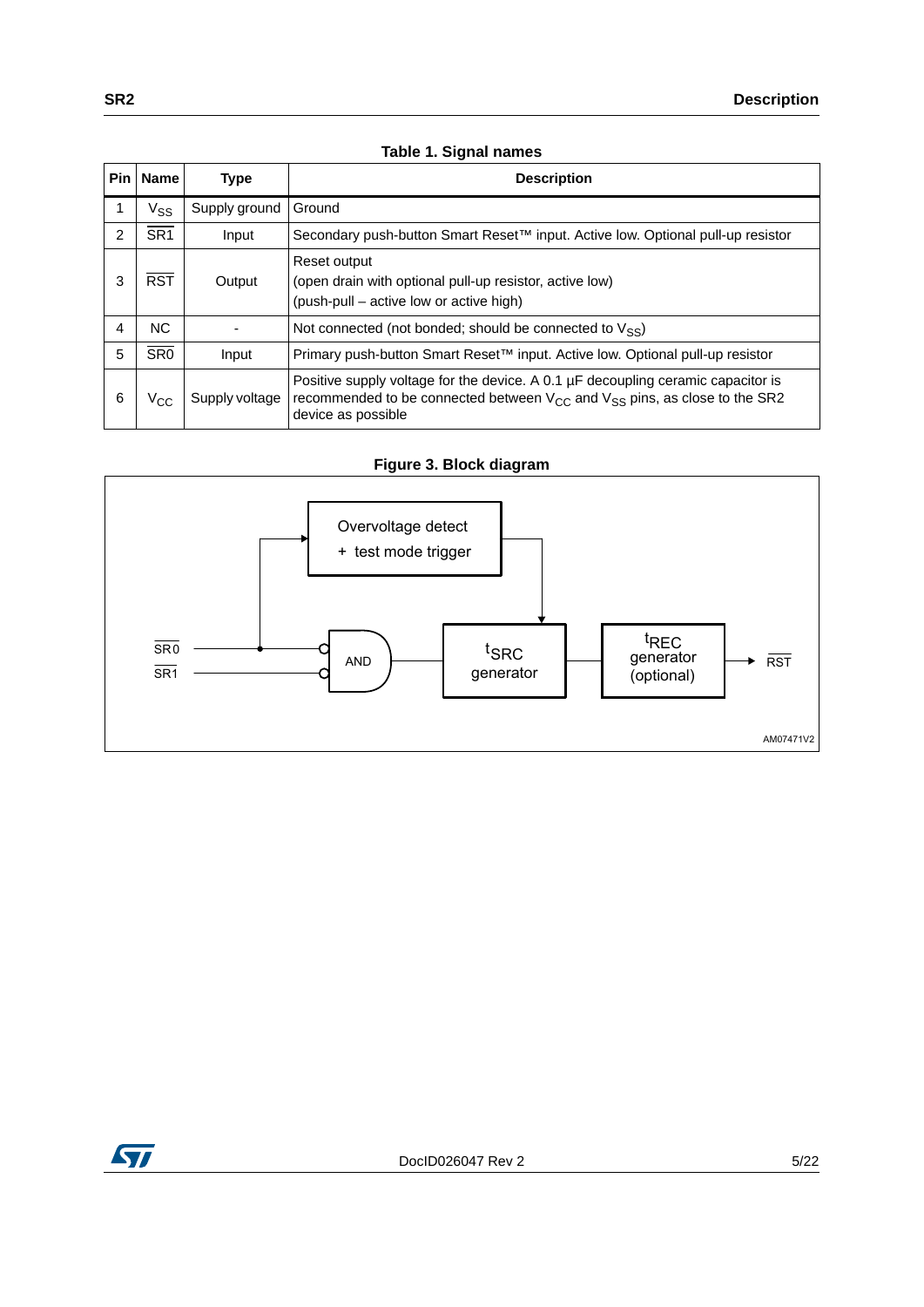## <span id="page-5-0"></span>**2 Pin descriptions**

### <span id="page-5-1"></span>**2.1** Power supply (V<sub>CC</sub>)

This pin is used to provide power to the Smart Reset™ device. A 0.1 µF ceramic decoupling capacitor is recommended to be connected between the  $V_{CC}$  and  $V_{SS}$  pins, as close to the SR2 device as possible.

### <span id="page-5-2"></span>**2.2** Ground (V<sub>SS</sub>)

Ground pin for the device.

## <span id="page-5-3"></span>**2.3 Smart Reset™ input (SR0)**

Push-button Smart Reset™ input is active low with optional pull-up resistor. Both SR inputs need to be asserted simultaneously for at least  $t_{SRC}$  to assert the reset output (RST). By connecting a voltage higher than  $V_{CC}$  to the SR0 the device enters a test mode (see *[Section 1: Description on page 3](#page-2-0)* for more information).

### <span id="page-5-4"></span>**2.4 Smart Reset™ input (SR1)**

Push-button Smart Reset<sup>™</sup> input is active low with optional pull-up resistor. Both SR inputs need to be asserted simultaneously for at least  $t_{SRC}$  to assert the reset output (RST).

## <span id="page-5-5"></span>**2.5 Reset output (RST)**

RST is active low or active high, push-pull or open drain reset output with optional internal pull-up resistor. Output reset pulse width is optional as follows:

- Neither fixed nor minimum output reset pulse duration (releasing the push-button while reset output is active, causes the output to deassert);
- Fixed, factory-programmed output reset pulse duration for  $t_{\text{REC}}$  independent on Smart Reset™ input state.

If  $V_{CC}$  drops below 1.575 V, the  $\overline{RST}$  output is deasserted and its state is guaranteed down to 1 V (see *[Figure 8](#page-9-0)*).

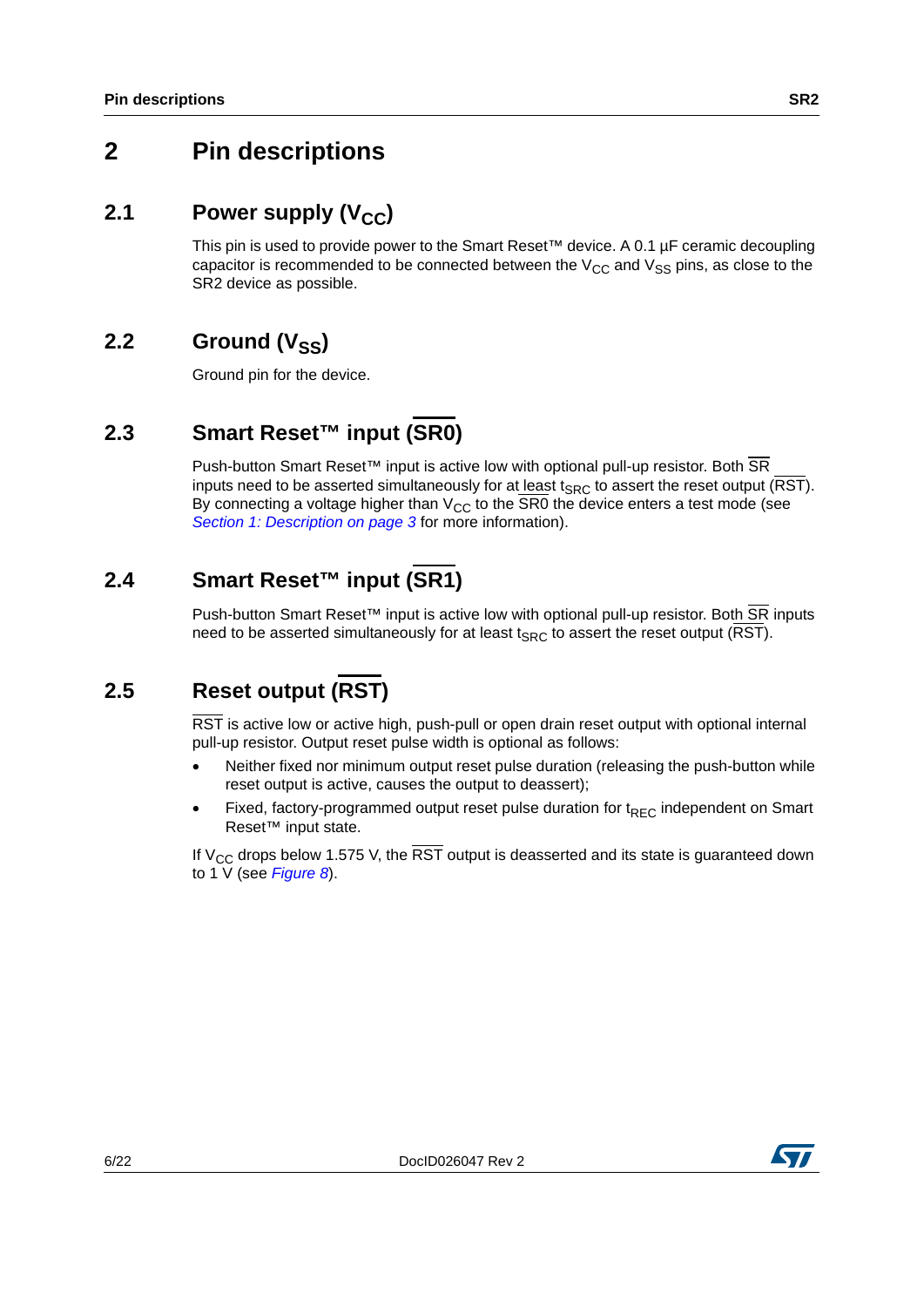## <span id="page-6-0"></span>**3 Typical application diagram**



**Figure 4. Single-button Smart Reset™ typical hookup** 

1. External pull-up resistor requested if the reset output  $(\overline{\text{RST}})$  is open drain type without internal pull-up.

2. External pull-up resistor requested if the Smart Reset™ inputs (SR0 and SR1) have no internal pull-up.

3. When only one Smart Reset™ input push-button is used, tie both the SR inputs together.

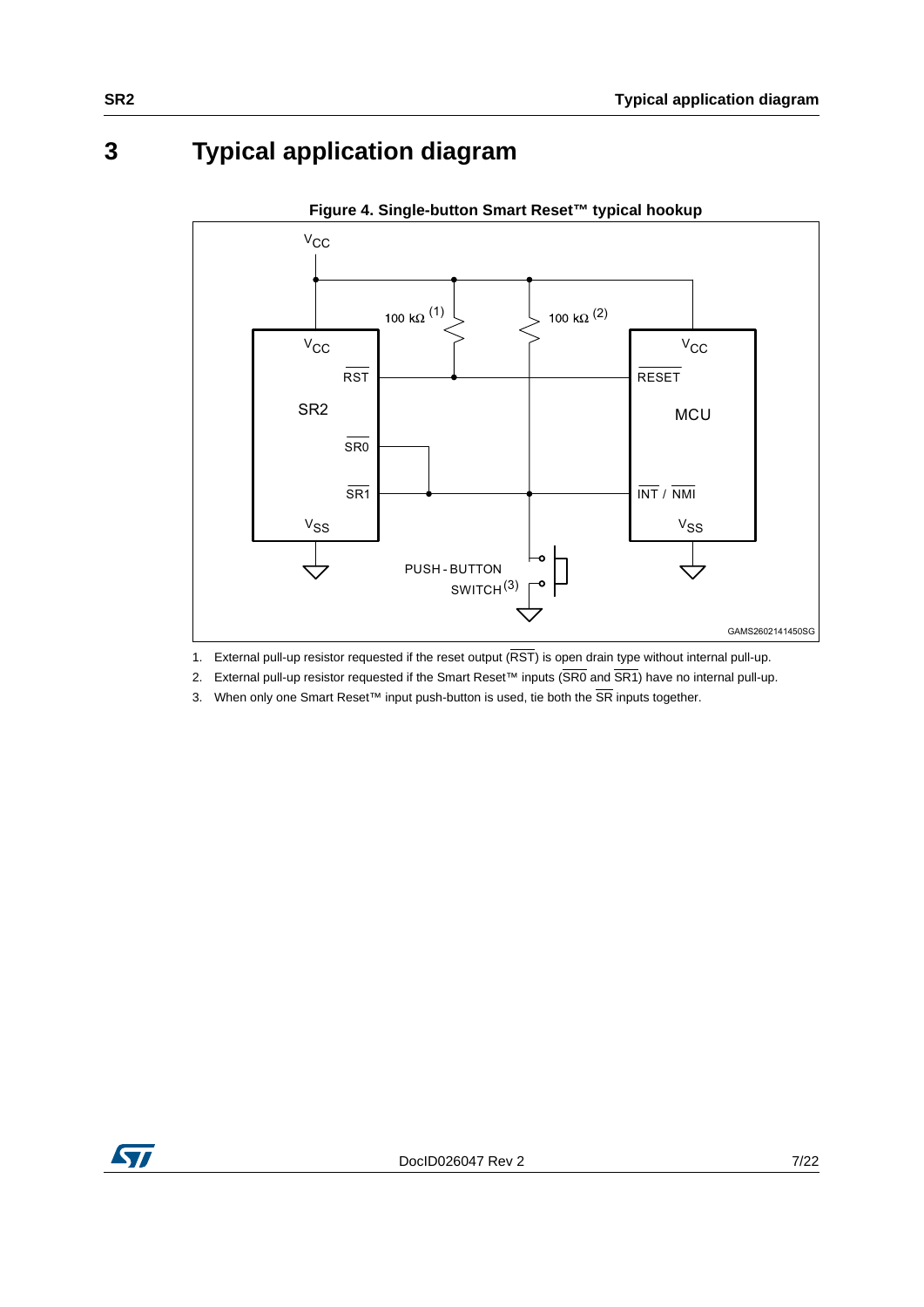

**Figure 5. Dual-button Smart Reset™ typical hookup**

1. External pull-up resistor requested if the reset output  $(RST)$  is open drain type without internal pull-up.

2. External pull-up resistor requested if the Smart Reset™ inputs (SR0 and SR1) have no internal pull-up.

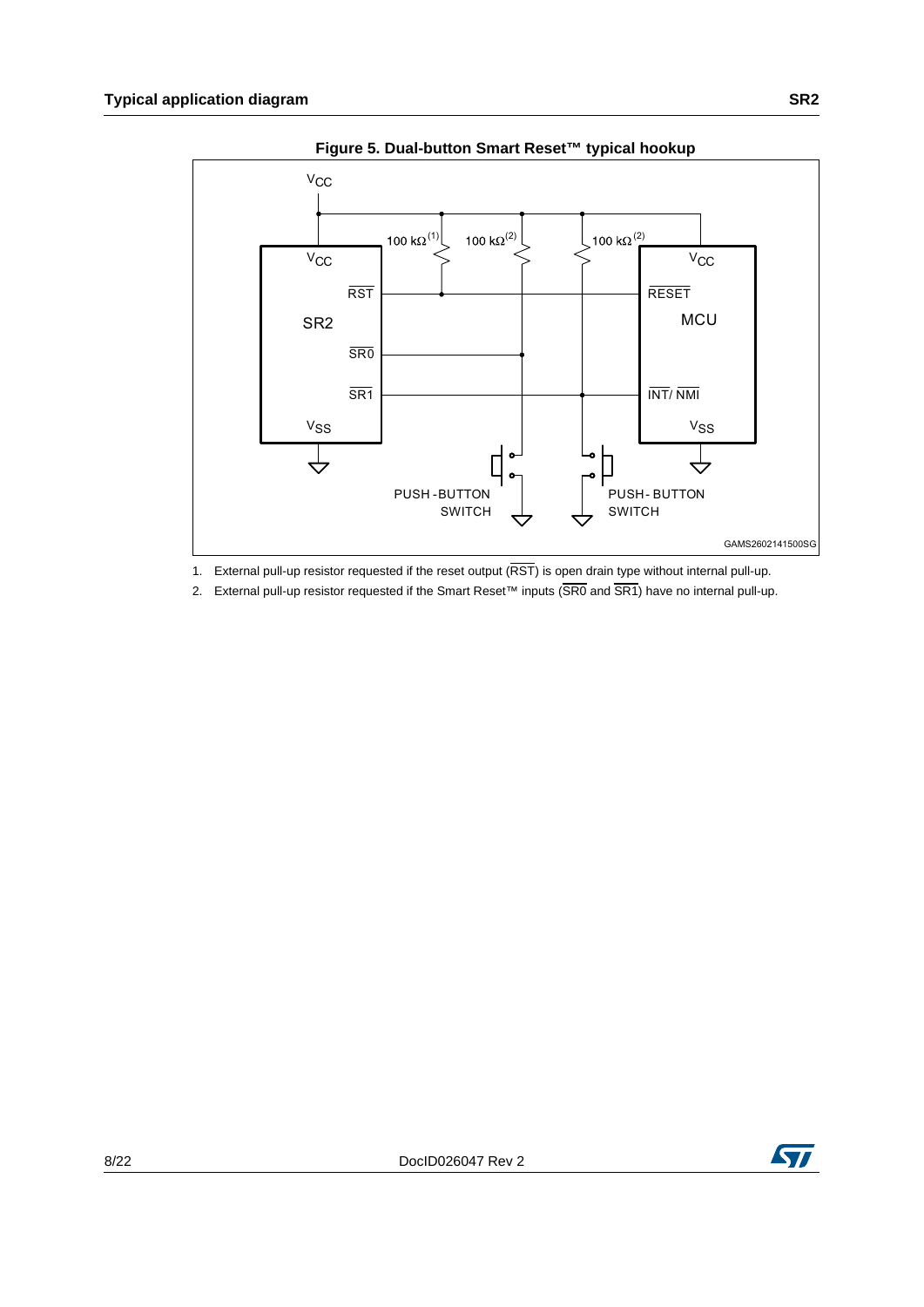# <span id="page-8-0"></span>**4 Timing waveforms**



**Figure 6. Option without tREC** 

**Figure 7. Option with t<sub>REC</sub>** 



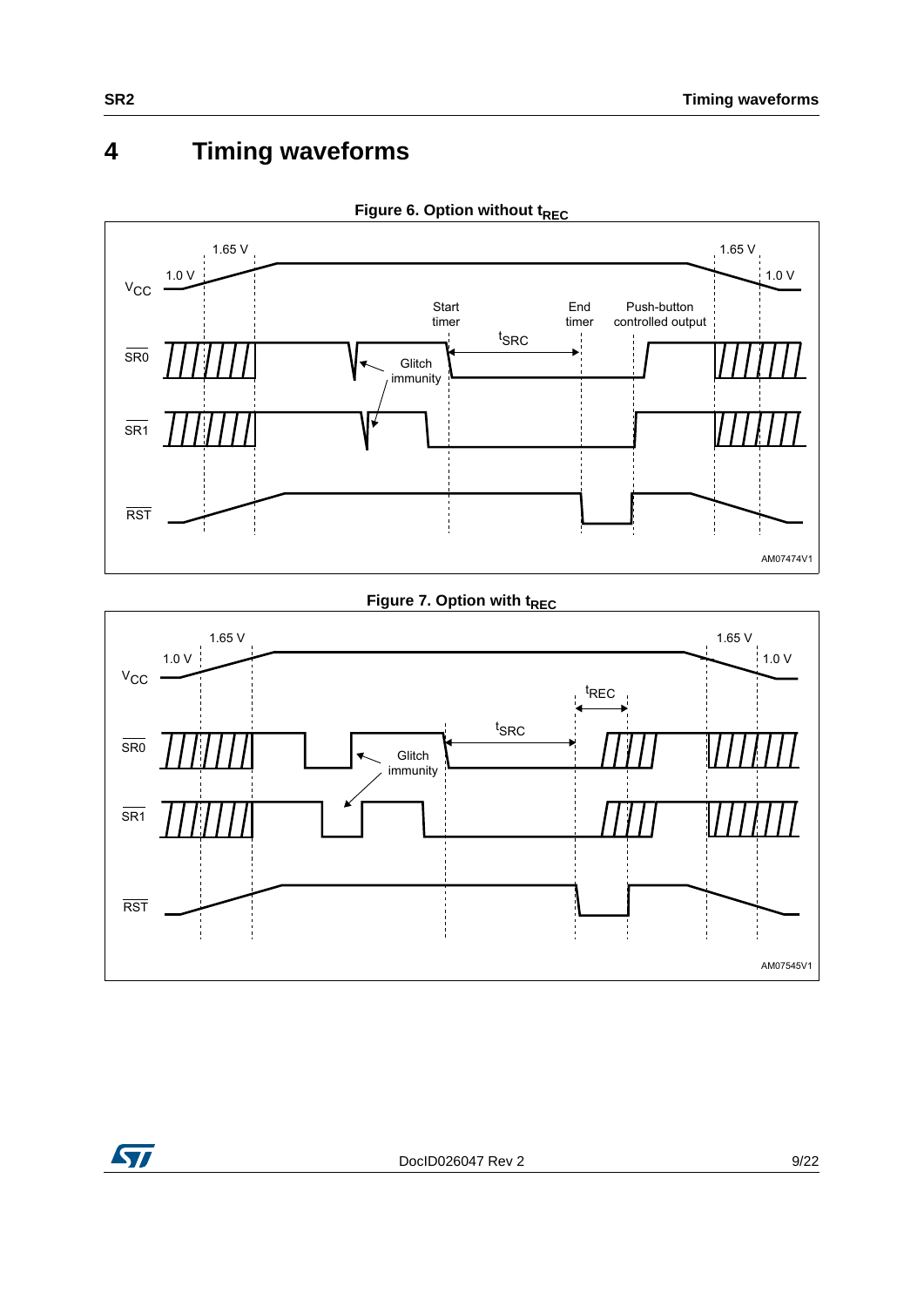<span id="page-9-0"></span>

**Figure 8. Undervoltage condition**

1. If undervoltage occurs (V<sub>CC</sub> drops below 1.575 V typ.) while reset output is active, the reset output is released and goes inactive.

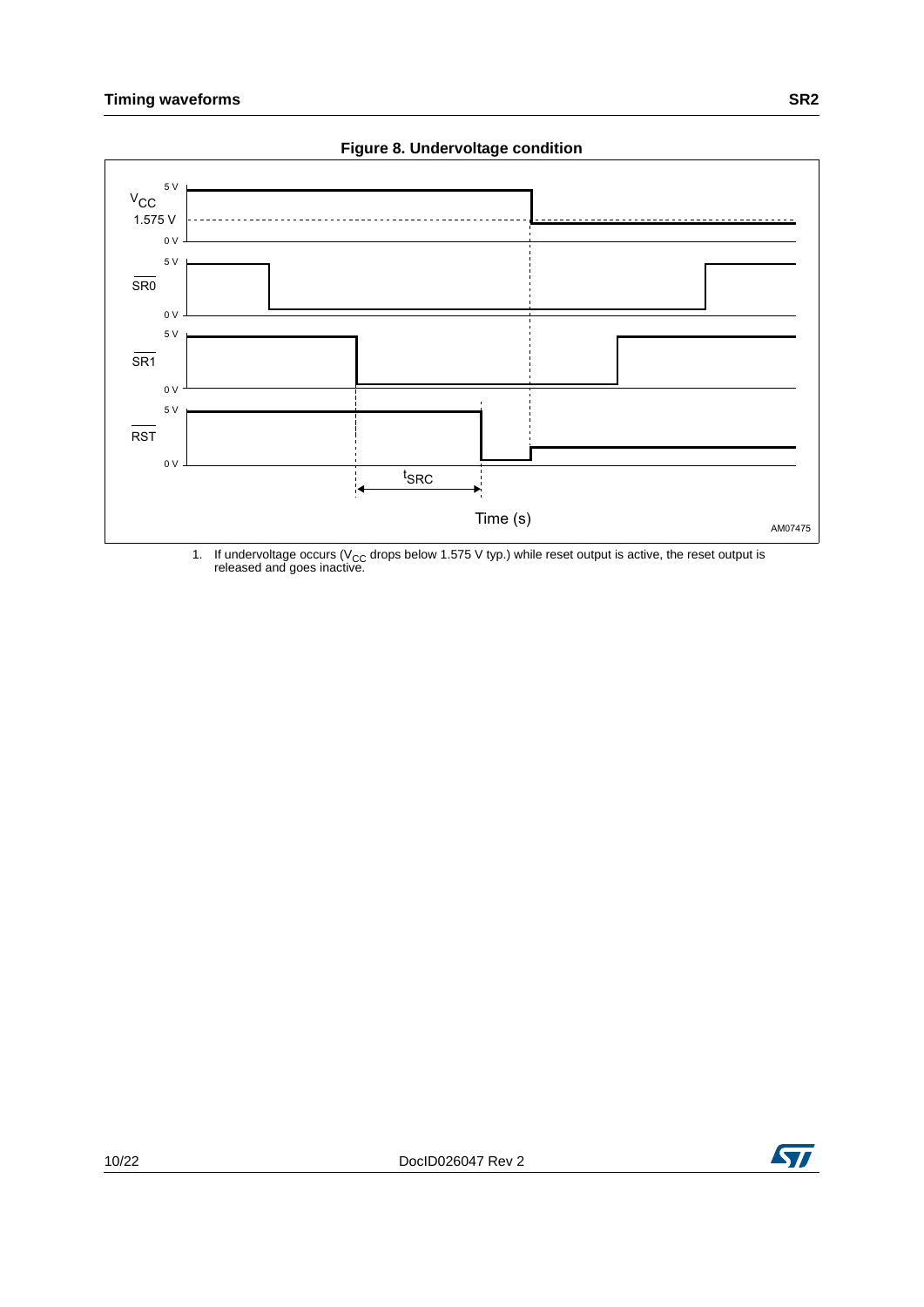## <span id="page-10-0"></span>**5 Typical operating characteristics**









DocID026047 Rev 2 11/22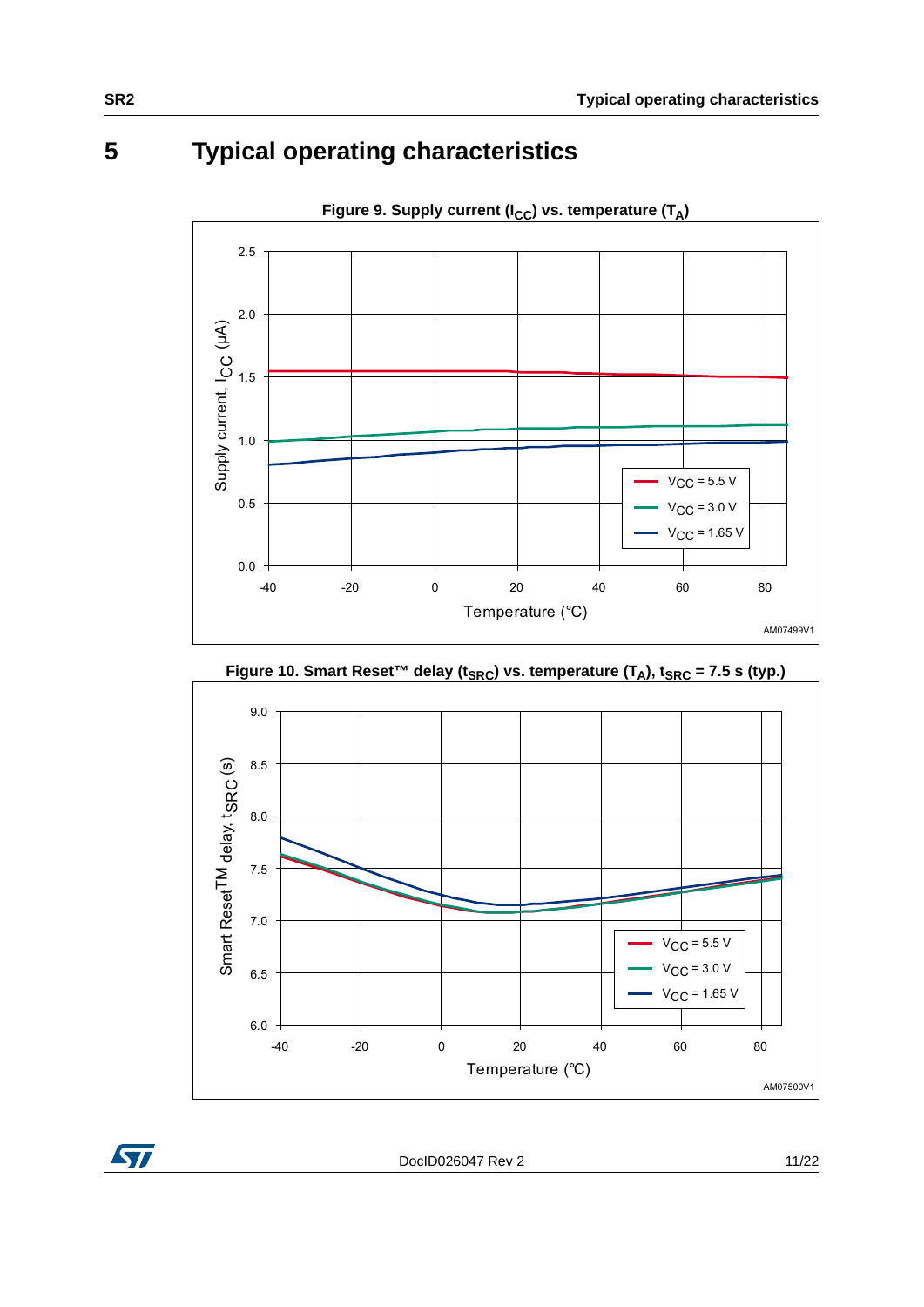

Figure 11. Test mode entry voltage (V<sub>TEST</sub>) vs. temperature (T<sub>A</sub>)



Figure 12. Initial test mode time (t<sub>SRC-INI</sub>) vs. temperature (T<sub>A</sub>)

12/22 DocID026047 Rev 2

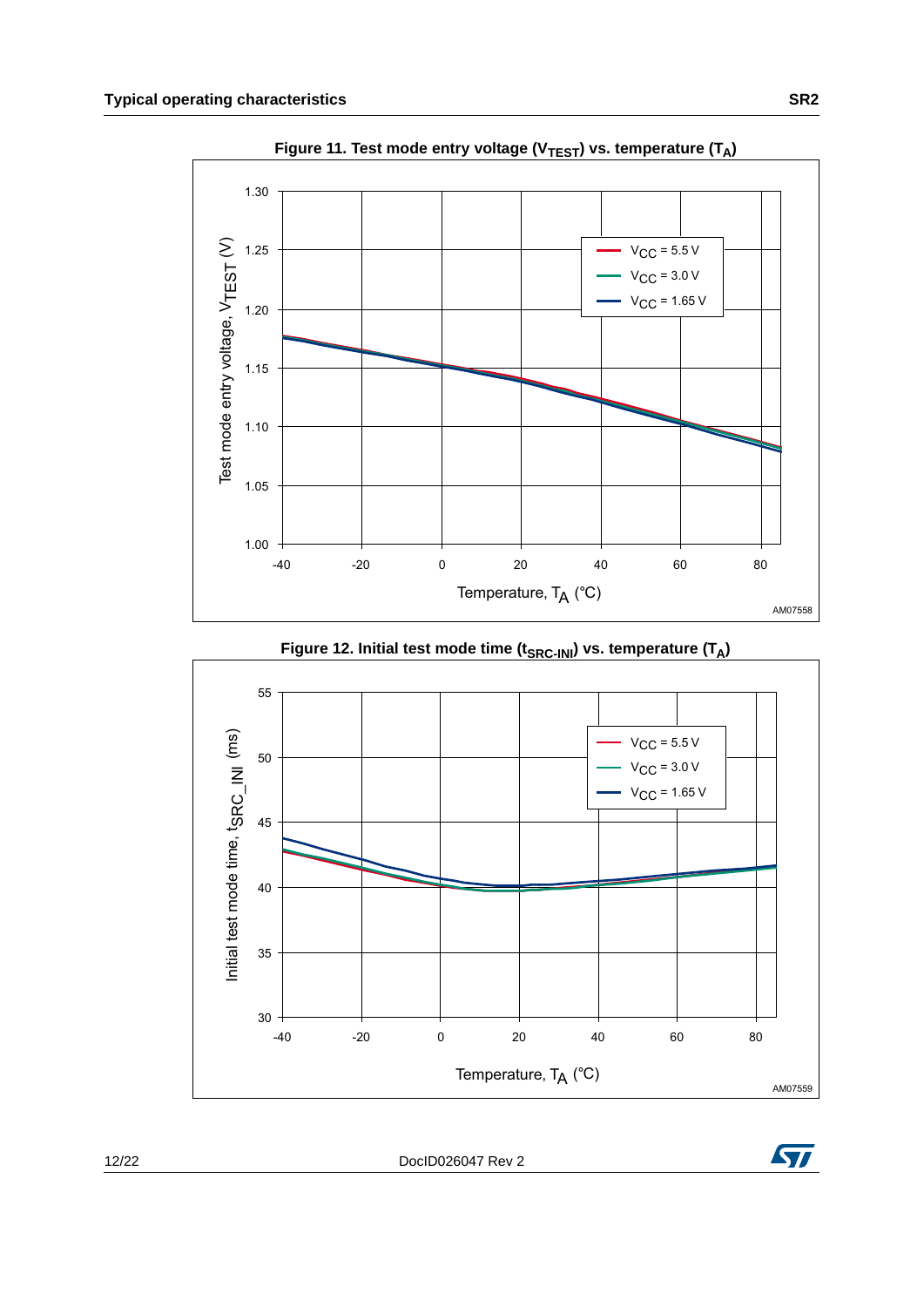## <span id="page-12-0"></span>**6 Maximum ratings**

Stressing the device above the rating listed in *[Table 2: Absolute maximum ratings](#page-12-1)* may cause permanent damage to the device. These are stress ratings only and operation of the device at these or any other conditions above those indicated in *[Table 3: Operating and](#page-13-1)  [measurement conditions](#page-13-1)* of this specification is not implied. Exposure to absolute maximum rating conditions for extended periods may affect device reliability. Refer also to the STMicroelectronics™ SURE program and other relevant quality documents.

<span id="page-12-1"></span>

| Symbol            | <b>Parameter</b>                                                                       | Value                        | <b>Unit</b> |
|-------------------|----------------------------------------------------------------------------------------|------------------------------|-------------|
| $T_{\text{STG}}$  | Storage temperature ( $V_{CC}$ off)                                                    | $-55$ to $+150$              | $^{\circ}C$ |
| $T_{SLD}^{(1)}$   | Lead solder temperature for 10 seconds                                                 | 260                          | °C          |
| $V_{IO}$          | Input or output voltage                                                                | $-0.3$ to 5.5 <sup>(2)</sup> | $\vee$      |
| $V_{\rm CC}$      | Supply voltage                                                                         | $-0.3$ to $7$                | v           |
| <b>ESD</b>        |                                                                                        |                              |             |
| $V_{HBM}$         | Electrostatic discharge protection, human body model (JESD22-<br>A114-B level 2)       | 2                            | kV          |
| V <sub>RCDM</sub> | Electrostatic discharge protection, charged device model, all pins                     | 1                            | kV          |
| $V_{MM}$          | Electrostatic discharge protection, machine model, all pins<br>(JESD22-A115-A level A) | 200                          | $\vee$      |
|                   | Latch-up (V <sub>CC</sub> pin, SR0 reset input pin)                                    | EIA/JESD78                   |             |

|  |  | Table 2. Absolute maximum ratings |  |
|--|--|-----------------------------------|--|
|--|--|-----------------------------------|--|

1. Reflow at peak temperature of 260 °C. The time above 255 °C must not exceed 30 seconds.

2. For push-pull  $\overline{\text{RST}}$  output type only from -0.3 V to V<sub>CC</sub> +0.3 V.

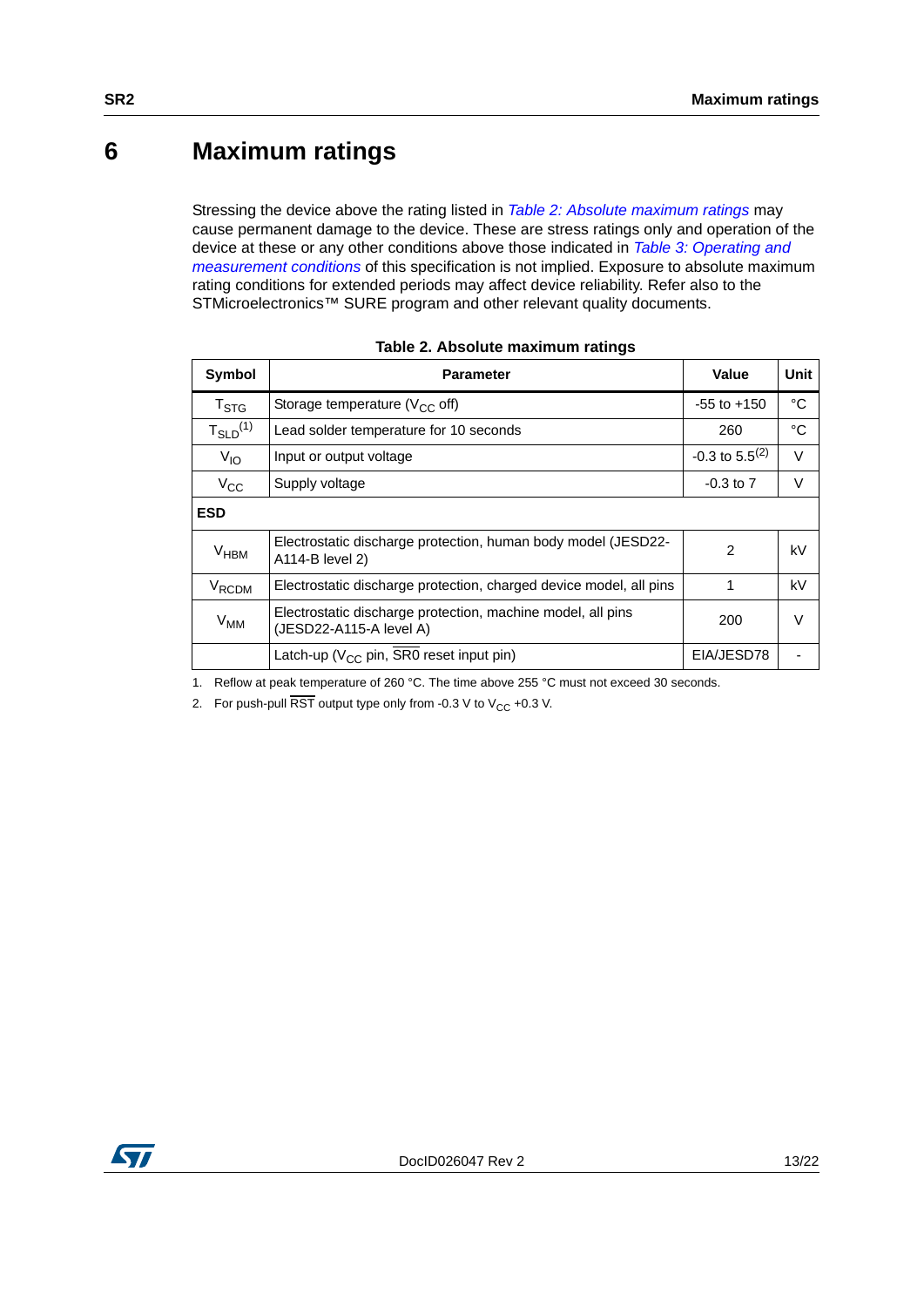## <span id="page-13-0"></span>**7 DC and AC parameters**

This section summarizes the operating measurement conditions, and the DC and AC characteristics of the device. The parameters in*[Table 4: DC and AC characteristic](#page-14-0)* that follow, are derived from tests performed under the measurement conditions summarized in *[Table 3: Operating and measurement conditions](#page-13-1)*. Designers should check that the operating conditions in their circuit match the operating conditions when relying on the quoted parameters.

<span id="page-13-1"></span>

| Symbol         | <b>Parameter</b>              | Value          | Unit   |
|----------------|-------------------------------|----------------|--------|
| $\rm v_{cc}$   | Supply voltage                | 1.65 to 5.5    |        |
| T <sub>A</sub> | Ambient operating temperature | $-40$ to $+85$ | $\sim$ |

#### **Table 3. Operating and measurement conditions**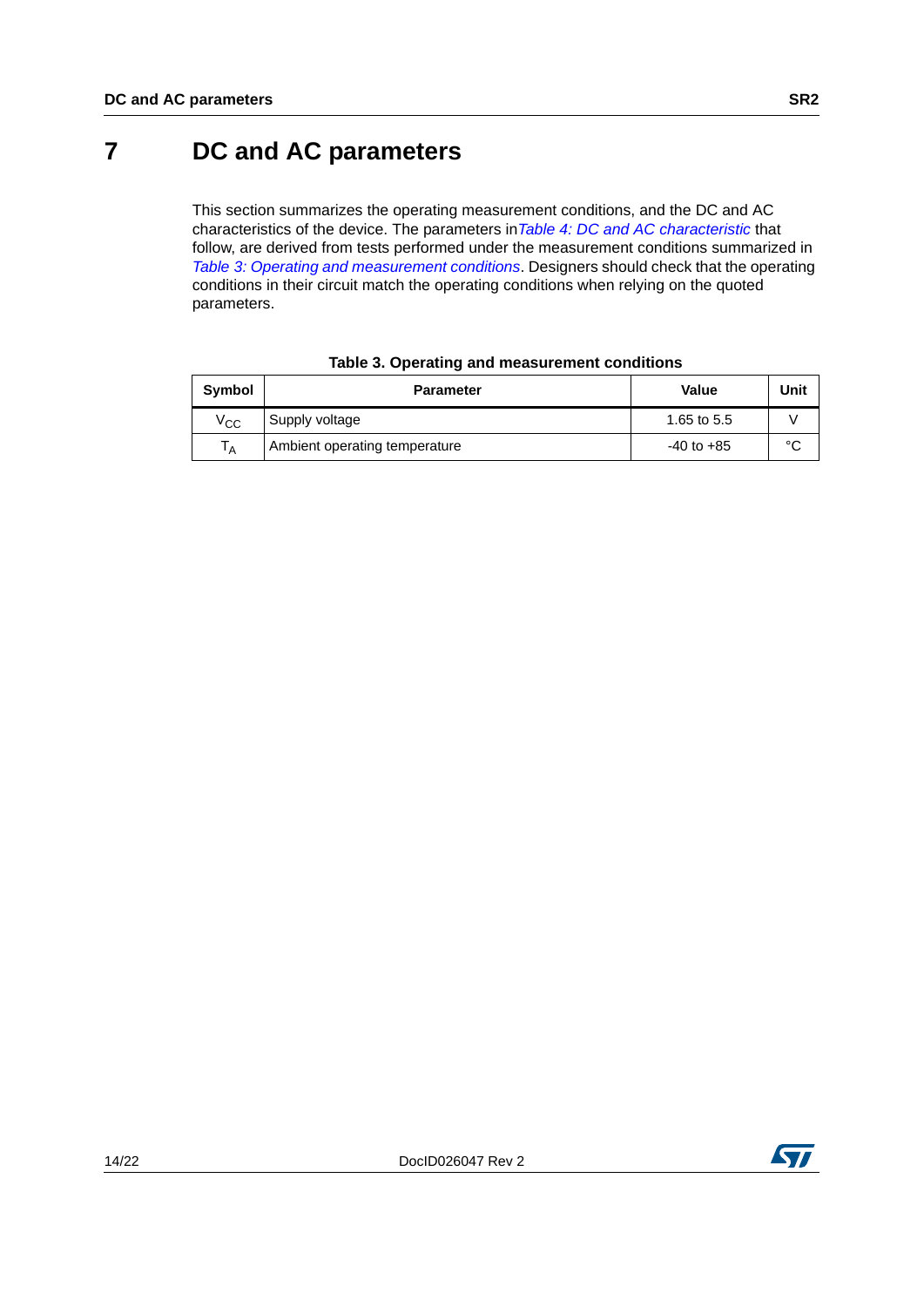<span id="page-14-0"></span>

| <b>Symbol</b>                    | <b>Parameter</b>                                           | Test conditions <sup>(1)</sup>                                                                      | Min.                     | Typ. <sup>(2)</sup>    | Max.                          | Unit |
|----------------------------------|------------------------------------------------------------|-----------------------------------------------------------------------------------------------------|--------------------------|------------------------|-------------------------------|------|
| $V_{CC}$                         | Supply voltage <sup>(3)</sup>                              |                                                                                                     | 1.65                     |                        | 5.5                           | V    |
|                                  | Supply current (inputs in                                  | $V_{\text{CC}} = 3.0 V$                                                                             |                          | 1.1                    | 2.5                           | μA   |
| $I_{\rm CC}$                     | their inactive state, $t_{SRC}$<br>counter is not running) | $V_{CC}$ = 5.0 V                                                                                    |                          | 1.5                    | 3.0                           | μA   |
|                                  |                                                            | $V_{CC}$ $\geq$ 4.5 V, sinking 3.2 mA                                                               |                          |                        | 0.3                           | V    |
| $V_{OL}$                         | Reset output voltage low                                   | $V_{CC}$ $\geq$ 3.3 V, sinking 2.5 mA                                                               |                          |                        | 0.3                           | V    |
|                                  |                                                            | $V_{CC} \geq 1.65$ V, sinking 1 mA                                                                  |                          |                        | 0.3                           | V    |
|                                  |                                                            | $V_{CC}$ $\geq$ 4.5 V, $I_{SOLRCE}$ = 0.8 mA                                                        | 0.8 V <sub>CC</sub>      |                        |                               | V    |
| $V_{OH}$                         | Reset output voltage high<br>(push-pull output only)       | $V_{CC} \ge 2.7$ V, $I_{SOLRCE} = 0.5$ mA                                                           | 0.8 V <sub>CC</sub>      |                        |                               | V    |
|                                  |                                                            | $V_{CC} \ge 1.65$ V, $I_{SOURCE} = 0.25$ mA                                                         | 0.8 V <sub>CC</sub>      |                        |                               | V    |
| <sup>t</sup> REC                 | Reset timeout delay,<br>factory-programmed                 | (device option)                                                                                     | 240                      | 360                    | 480                           | ms   |
| R <sub>PUO</sub>                 | Internal output pull-up<br>resistor on RST                 | (device option)                                                                                     |                          | 65                     |                               | kΩ   |
| $I_{LO}$                         | Output leakage current                                     | $V_{\overline{\text{RST}}}$ = 5.5 V, open drain device<br>option without output pull-up<br>resistor | $-0.1$                   |                        | 0.1                           | μA   |
| Smart Reset <sup>TM</sup>        |                                                            |                                                                                                     |                          |                        |                               |      |
|                                  |                                                            | $T_A = -40$ to $+85$ °C                                                                             | $0.8 \times t_{SRC}$     |                        | $1.2 \times t_{SRC}$          |      |
| $t_{\text{SRC}}$                 | Smart Reset™ delay                                         | $T_A = 25 °C$                                                                                       | $0.9 \times t_{SRC}$     | $t_{\text{SRC}}^{(4)}$ | 1.1 $\times$ t <sub>SRC</sub> | s    |
| $V_{IL}$                         | SR0, SR1 input voltage<br>low                              |                                                                                                     | $V$ <sub>SS</sub> $-0.3$ |                        | 0.3                           | V    |
| V <sub>IH</sub>                  | SR0, SR1 input voltage<br>high                             |                                                                                                     | 0.85                     |                        | 5.5                           | V    |
| Īц                               | SR0, SR1 input leakage<br>current                          |                                                                                                     | $-0.1$                   |                        | 0.1                           | μA   |
|                                  | Input glitch immunity <sup>(5)</sup>                       | SR0 and SR1 asserted                                                                                |                          | t <sub>SRC</sub>       |                               | s    |
| <b>Test mode</b>                 |                                                            |                                                                                                     |                          |                        |                               |      |
| <b>VTEST</b>                     | Test mode entry voltage                                    |                                                                                                     | $V_{CC}$ +0.9            | $V_{\rm CC}$ +1.1      | $V_{CC} + 1.4$                | V    |
| t <sub>SRC-INI</sub>             | Initial test mode time                                     |                                                                                                     | 28                       | 42                     | 56                            | ms   |
| $t_{\text{SRC}}$<br><b>SHORT</b> | Shorten Smart Reset™<br>delay                              |                                                                                                     | 16.8                     | 21                     | 25.2                          | ms   |

| Table 4. DC and AC characteristic |
|-----------------------------------|
|-----------------------------------|

1. Valid for ambient operating temperature  $T_A = -40$  to  $+85$  °C,  $V_{CC} = 1.65$  to 5.5 V.

2. Typical values are at 25 °C and  $V_{CC}$  = 3.3 V unless otherwise noted.

3. Reset outputs are deasserted below 1.575 V typ. and remain deasserted down to V<sub>CC</sub> = 1 V.

4. Factory-programmable in the range of 0.5 s to 10 s typ. in 0.5 s steps (see *[Table 7](#page-19-1)* for available delays).

5. Input glitch immunity is equal to t<sub>SRC</sub>, when both inputs ( $\overline{\text{SR0}}$  and  $\overline{\text{SR1}}$ ) are low. Otherwise infinite.

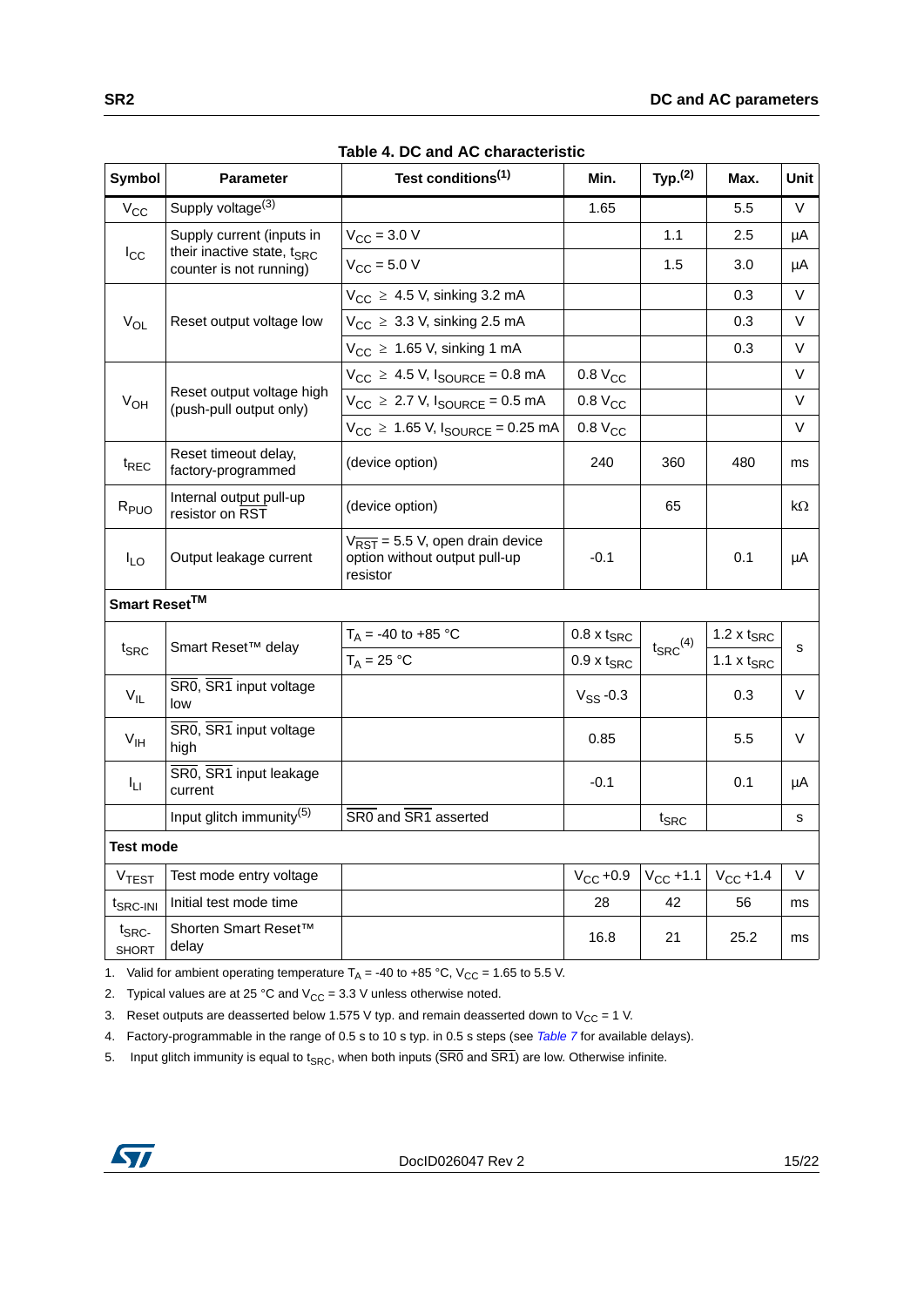## <span id="page-15-0"></span>**8 Package information**

In order to meet environmental requirements, ST offers these devices in different grades of ECOPACK® packages, depending on their level of environmental compliance. ECOPACK® specifications, grade definitions and product status are available at: *[www.st.com](http://www.st.com)*. ECOPACK® is an ST trademark.





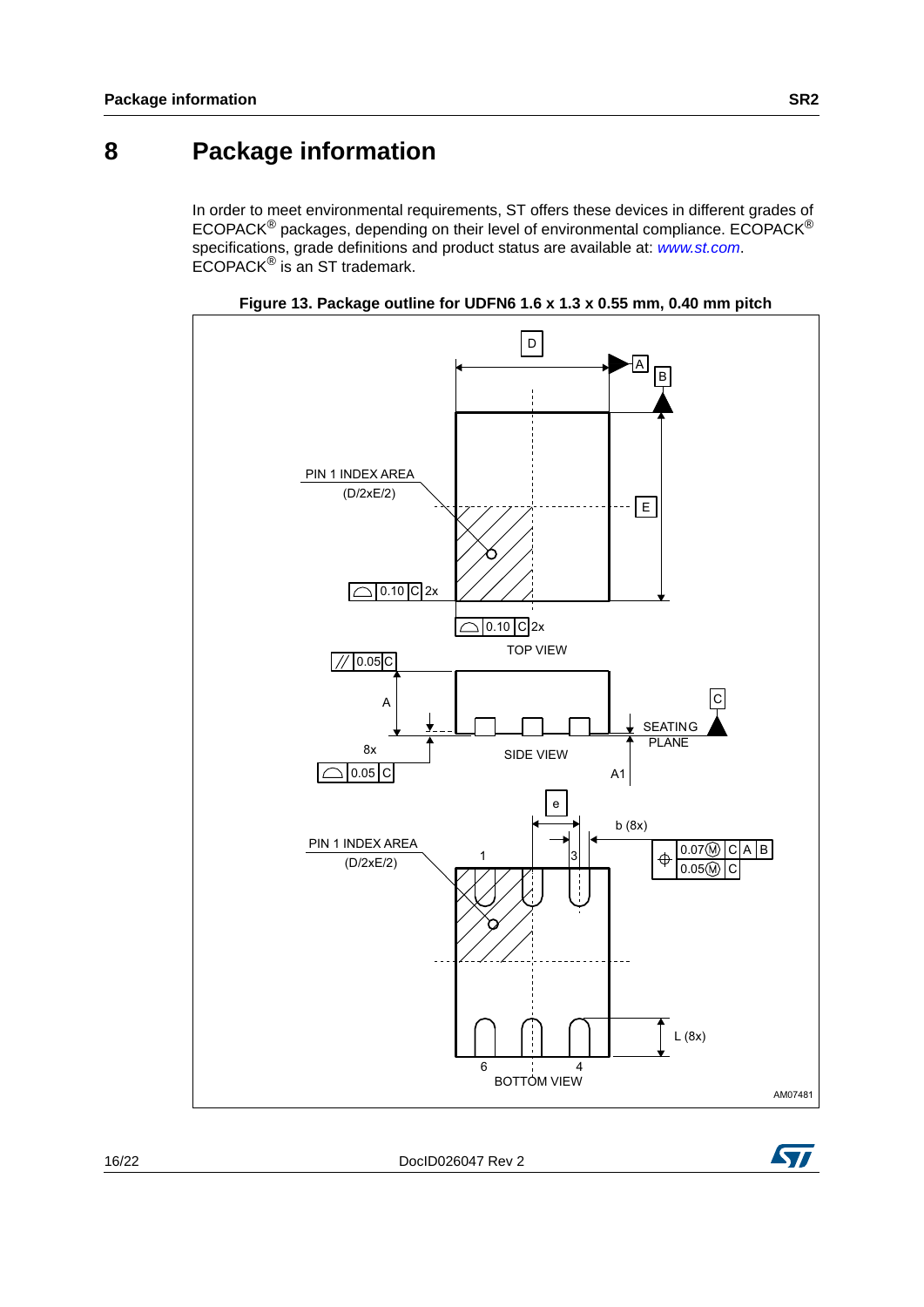|               | <b>Dimensions</b> |                                                  |       |           |           |             |  |
|---------------|-------------------|--------------------------------------------------|-------|-----------|-----------|-------------|--|
| <b>Symbol</b> |                   | <b>Drawing (millimeters)</b><br>Drawing (inches) |       |           |           | <b>Note</b> |  |
|               | Min.              | Typ.                                             | Max.  | Min.      | Typ.      | Max.        |  |
| A             | 0.50              | 0.55                                             | 0.60  | 0.020     | 0.022     | 0.024       |  |
| A1            | 0.00              | 0.02                                             | 0.05  | 0.0000    | 0.0008    | 0.0020      |  |
| b             | 0.15              | 0.20                                             | 0.25  | 0.006     | 0.008     | 0.010       |  |
| D             | 1.30 BSC          |                                                  |       | 0.051 BSC |           |             |  |
| E             | 1.60 BSC          |                                                  |       |           | 0.063 BSC |             |  |
| e             | 0.40 BSC          |                                                  |       |           | 0.016 BSC |             |  |
|               | 0.250             | 0.325                                            | 0.400 | 0.0098    | 0.0128    | 0.0157      |  |
| N             | 6                 |                                                  |       |           | 6         |             |  |

**Table 5. Mechanical data for UDFN6 1.6 x 1.3 x 0.55 mm, 0.40 mm pitch** 





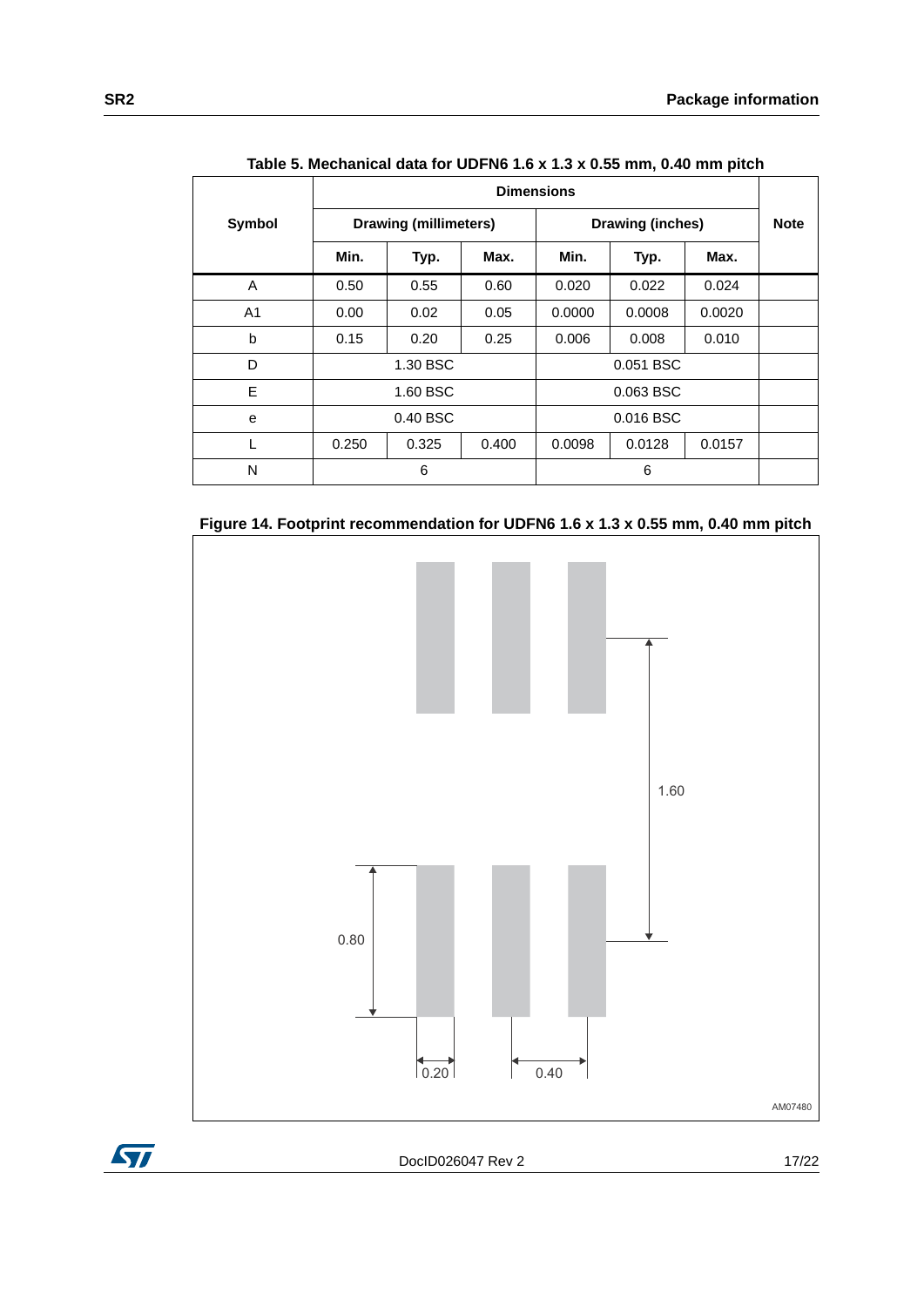



- 1. Measured from centreline of sprocket hole to centreline of pocket.
- 2. Cumulative tolerance of 10 sprocket holes is  $\pm$  0.20.
- 3. Measured from centreline of sprocket hole to centreline of pocket.
- 4. Other material available.
- 5. Typical SR of formed tape max.  $10^9 \Omega/\text{SQ}$ .
- 6. All dimensions in millimeters unless otherwise stated.

#### **Figure 16. Pin 1 orientation**



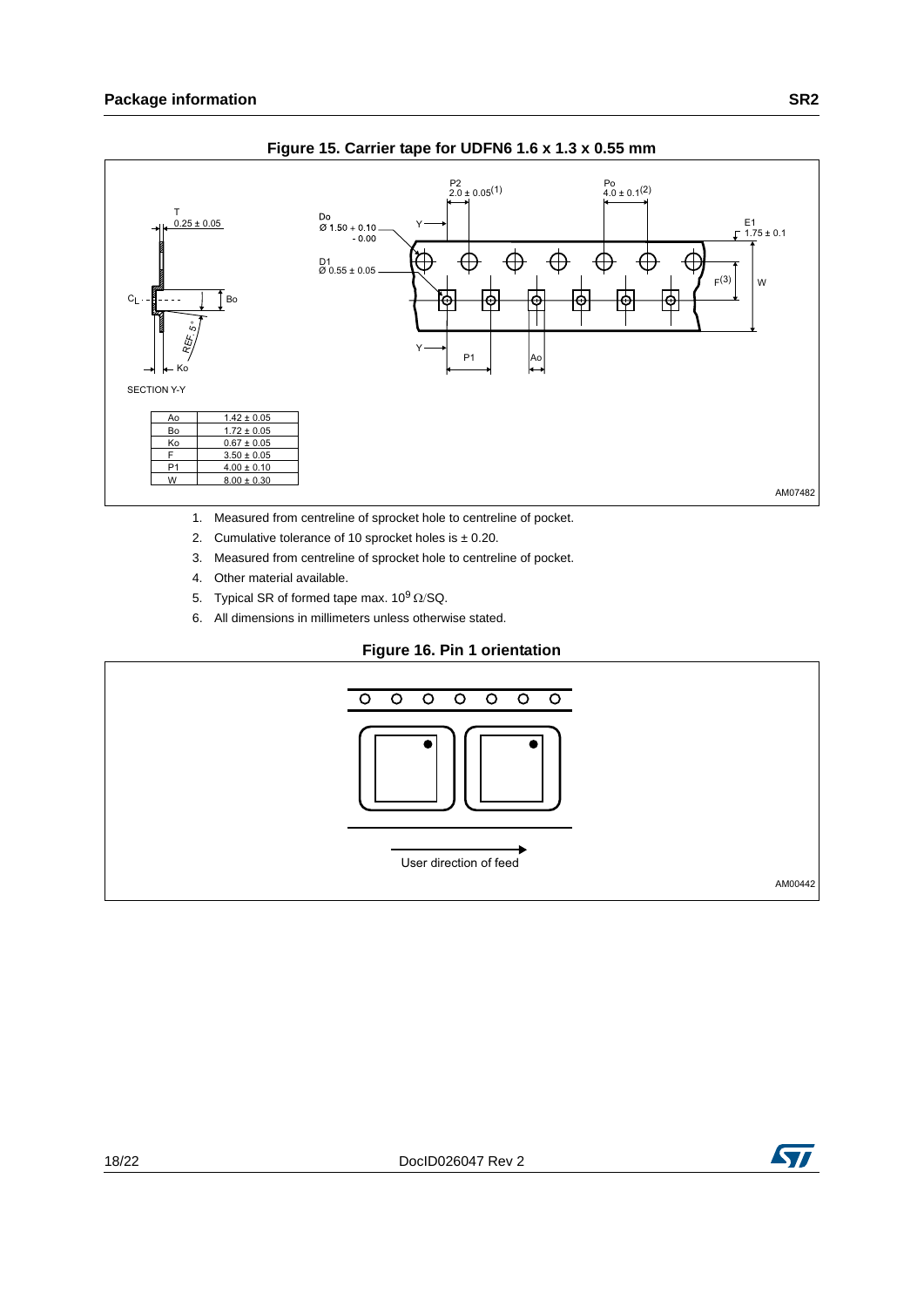# <span id="page-18-0"></span>**9 Part numbering**

<span id="page-18-1"></span>

| Table 6. Ordering information scheme                         |                 |    |   |   |   |
|--------------------------------------------------------------|-----------------|----|---|---|---|
| Example:                                                     | SR <sub>2</sub> | н. | A | R | U |
| Device type                                                  |                 |    |   |   |   |
| SR <sub>2</sub>                                              |                 |    |   |   |   |
| Smart Reset™ set up delay (t <sub>SRC</sub> ) <sup>(1)</sup> |                 |    |   |   |   |
| H = factory programmable $t_{SRC}$ = 4.0 s, no pull-up       |                 |    |   |   |   |
| L = factory programmable $t_{SRC}$ = 6.0 s, no pull-up       |                 |    |   |   |   |
| P = factory programmable $t_{SRC}$ = 7.5 s, no pull-up       |                 |    |   |   |   |
| U = factory programmable $t_{SRC}$ = 10.0 s, no pull-up      |                 |    |   |   |   |
| <b>Outputs type</b>                                          |                 |    |   |   |   |
| $A =$ open drain, no pull-up, active low                     |                 |    |   |   |   |
| Reset timeout period (t <sub>REC</sub> )                     |                 |    |   |   |   |
| B = factory programmable $t_{\text{REC}}$ = 360 ms (typ.)    |                 |    |   |   |   |
| $R = push$ -button controlled                                |                 |    |   |   |   |
| Package                                                      |                 |    |   |   |   |
| $DL = UDFN6$                                                 |                 |    |   |   |   |

1. Smart Reset<sup>TM</sup> delay ( $t_{\text{SRC}}$ ) is available from 0.5 s to 10 s in 0.5 s steps (typ.). Minimum order quantities may apply. Contact local sales office for availability.

| ________<br>۰. |  |
|----------------|--|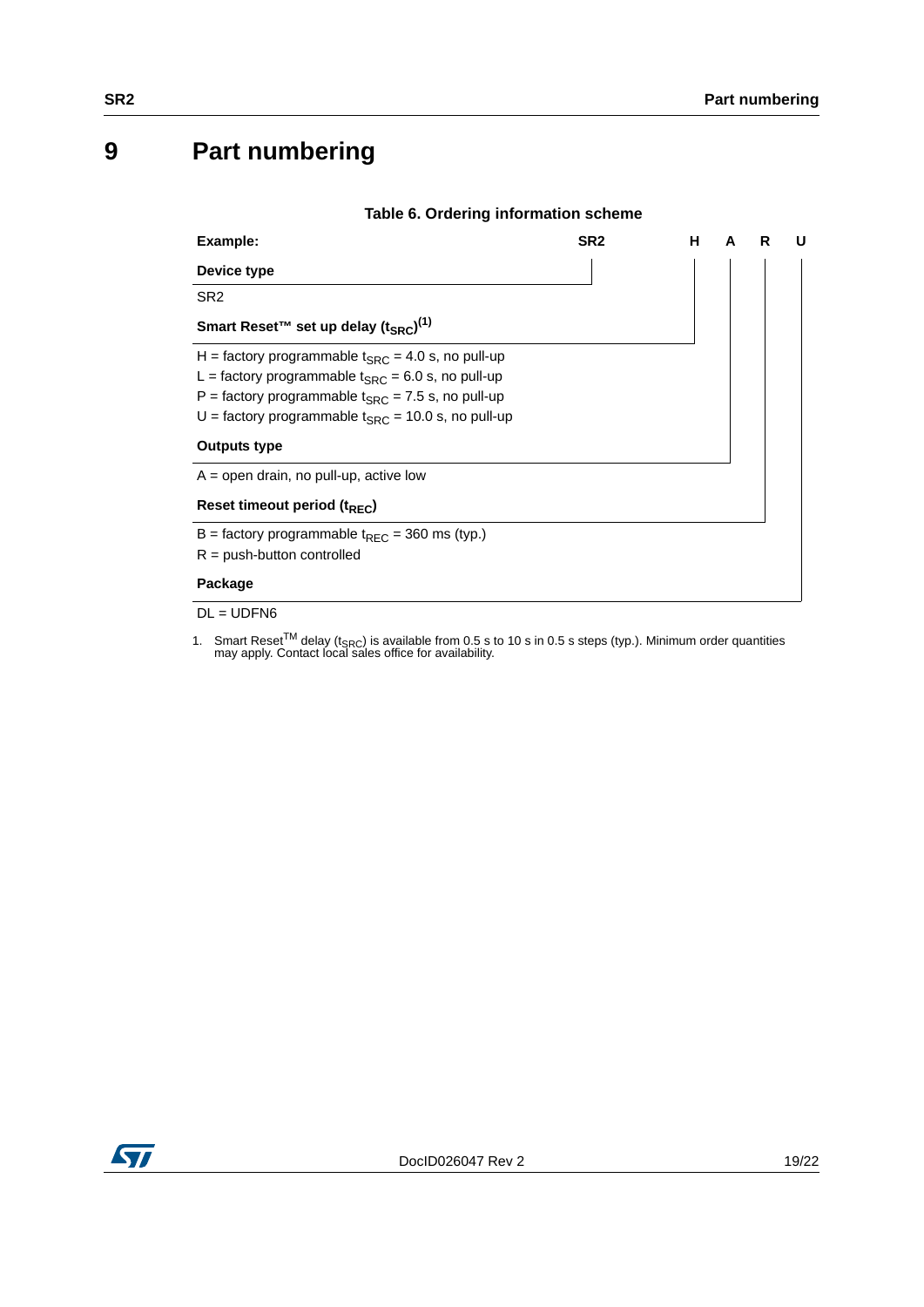# <span id="page-19-0"></span>**10 Package marking information**

<span id="page-19-1"></span>

| Table 7. Package marking |                                       |                               |                                         |                   |           |  |  |
|--------------------------|---------------------------------------|-------------------------------|-----------------------------------------|-------------------|-----------|--|--|
|                          | Smart Reset™<br>inputs <sup>(1)</sup> | Output<br>type <sup>(2)</sup> | $t_{REC}$ option<br>(ms) <sup>(3)</sup> | Package           | Topmark   |  |  |
| 4.0                      | AL                                    | OD, AL                        | No $t_{REC}$                            | UDFN <sub>6</sub> | HA        |  |  |
| 6.0                      | AL                                    | OD, AL                        | 360                                     | UDFN6             | LC        |  |  |
| 6.0                      | AL                                    | OD, AL                        | No $t_{REC}$                            | UDFN <sub>6</sub> | LA        |  |  |
| 7.5                      | AL                                    | OD, AL                        | No $t_{REC}$                            | UDFN <sub>6</sub> | <b>PA</b> |  |  |
| 10.0                     | AL                                    | OD, AL                        | 360                                     | UDFN6             | UC        |  |  |
| 10.0                     | AL                                    | OD, AL                        | No $t_{REC}$                            | UDFN <sub>6</sub> | UA        |  |  |
|                          |                                       | $t_{SRC}$ (s)                 |                                         |                   |           |  |  |

1.  $AL = active low$ .

2.  $OD = open drain, AL = active low.$ 

3. No  $t_{REC}$  = push-button controlled reset pulse width.



#### **Figure 17. Package marking (top view)**

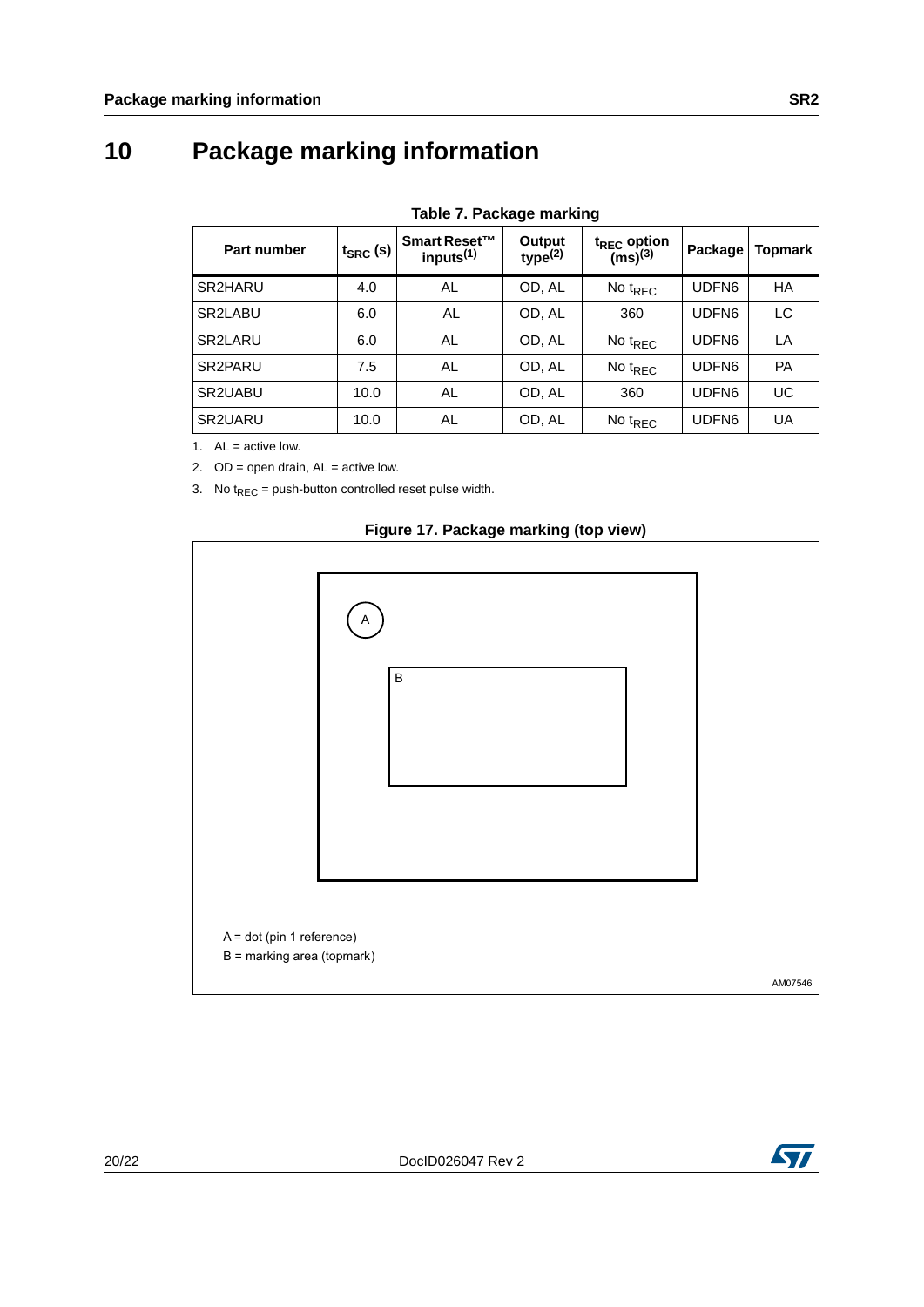# <span id="page-20-0"></span>**11 Revision history**

| Table 8. Document revision history |  |  |
|------------------------------------|--|--|
|------------------------------------|--|--|

| <b>Date</b> | <b>Revision</b> | <b>Changes</b>                                                                      |
|-------------|-----------------|-------------------------------------------------------------------------------------|
| 10-Mar-2014 |                 | Initial release                                                                     |
| 13-May-2014 | $\mathcal{D}$   | Modified: t <sub>REC</sub> values Table 4 on page 15<br>Updated: Table 6 on page 19 |